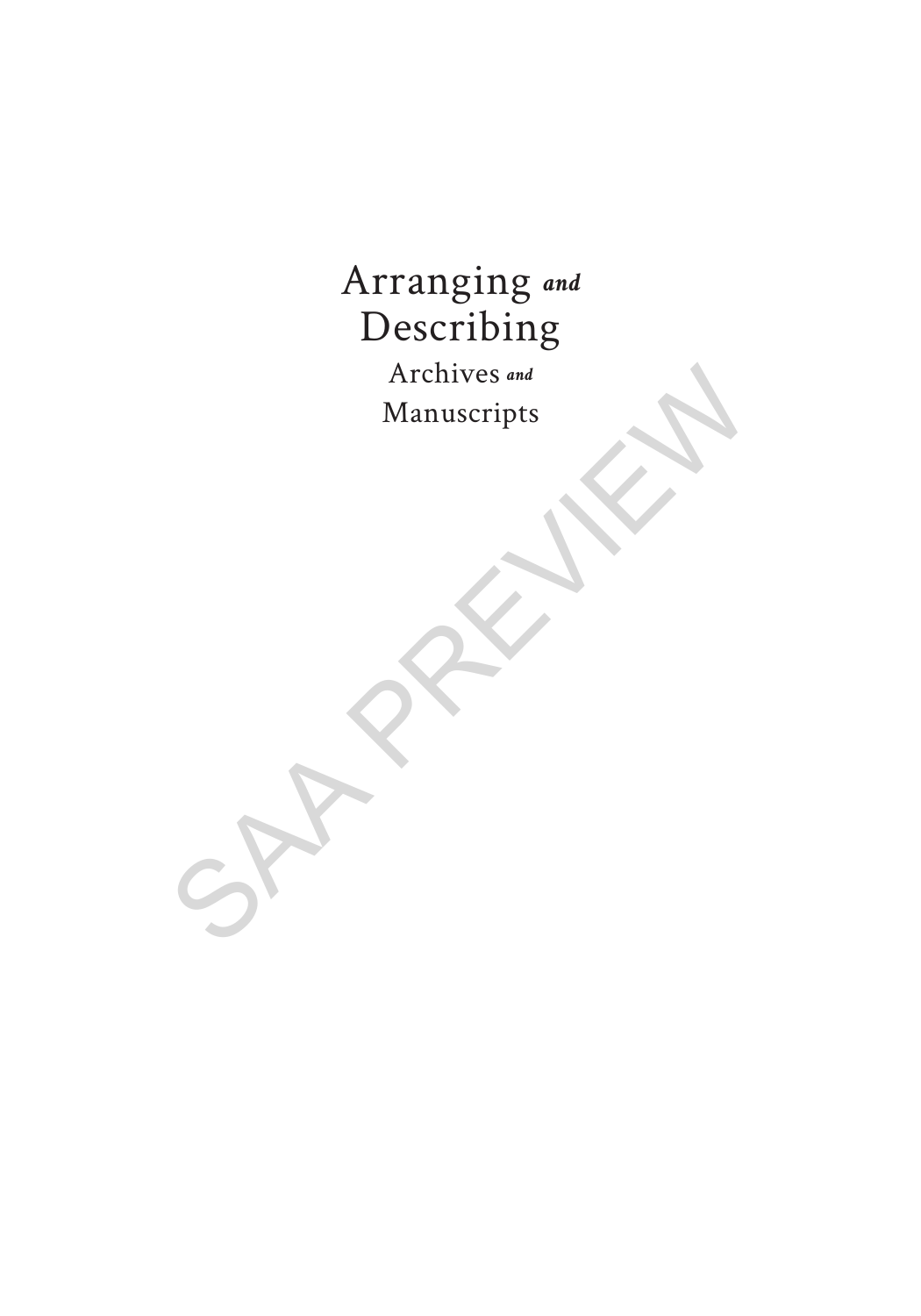## archival fundamentals series iii

Peter J. Wosh, Editor

**Leading and Managing Archives and Manuscripts Programs** 1 Ferer J. Wosh, Editor<br>
Leading and Managing Archives and Manuscripts<br>
Programs<br>
Peter Gottlieb and David W. Carmicheal, Editors<br>
Arranging and Describing Archives and Manuscript<br>
Dennis Meissner<br>
Advocacy and Awareness for

Peter Gottlieb and David W. Carmicheal, Editors

- **Arranging and Describing Archives and Manuscripts** Dennis Meissner 2
- **Advocacy and Awareness for Archivists** Kathleen D. Roe 3
- **Reference and Access for Archives and Manuscripts** Cheryl Oestreicher 4
- **Advancing Preservation for Archives and Manuscripts** Elizabeth Joffrion and Michèle V. Cloonan 5
- **Selecting and Appraising Archives and Manuscripts** Michelle Light and Margery Sly 6
- **Introducing Archives and Manuscripts** Peter J. Wosh 7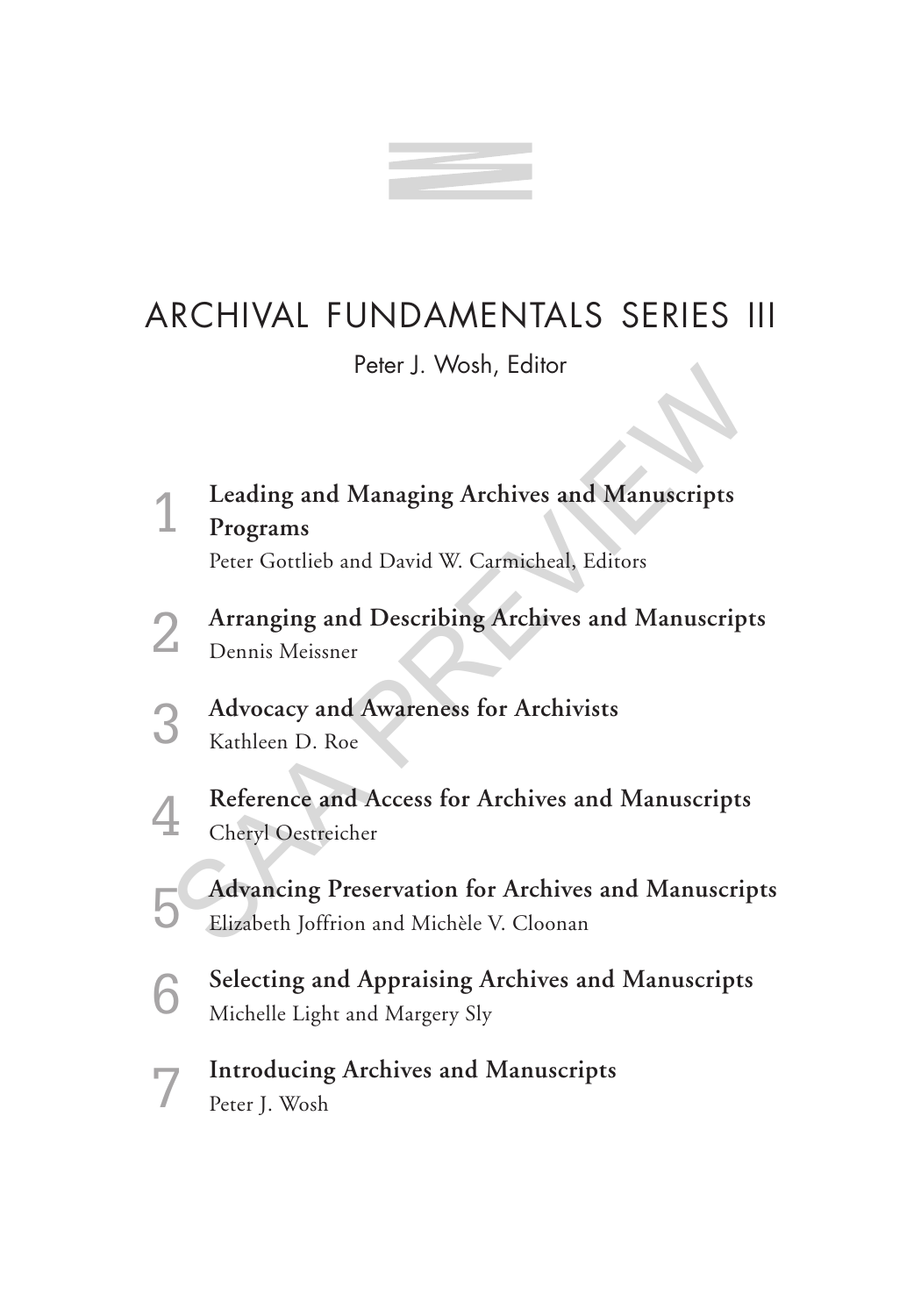# Arranging *and* Describing

# Archives *and* Manuscripts Archives and<br>Manuscripts<br>Dennis Meissner<br>S

**Dennis Meissner**



Chicago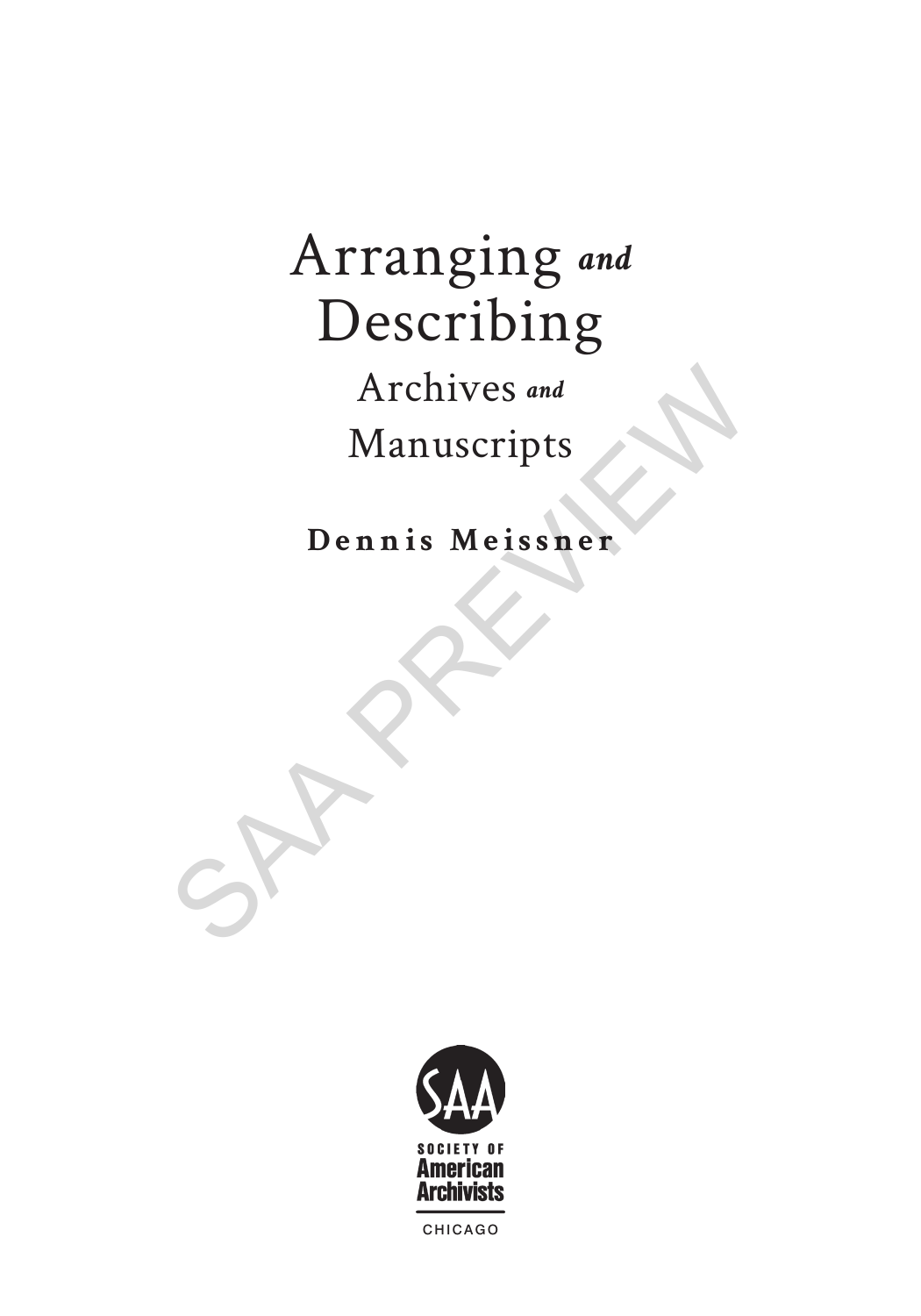#### **The Society of American Archivists www.archivists.org**

**©** 2019 by the Society of American Archivists All rights reserved.

Printed in the United States of America.

#### **Library of Congress Control Number:** 2019942807

SPARKIN

ISBN: 978-1-945246-07-4 (paperback) eISBN: 978-1-945246-09-8 (epub) eISBN: 978-1-945246-11-1 (pdf)

Graphic design by Sweeney Design, kasween@sbcglobal.net.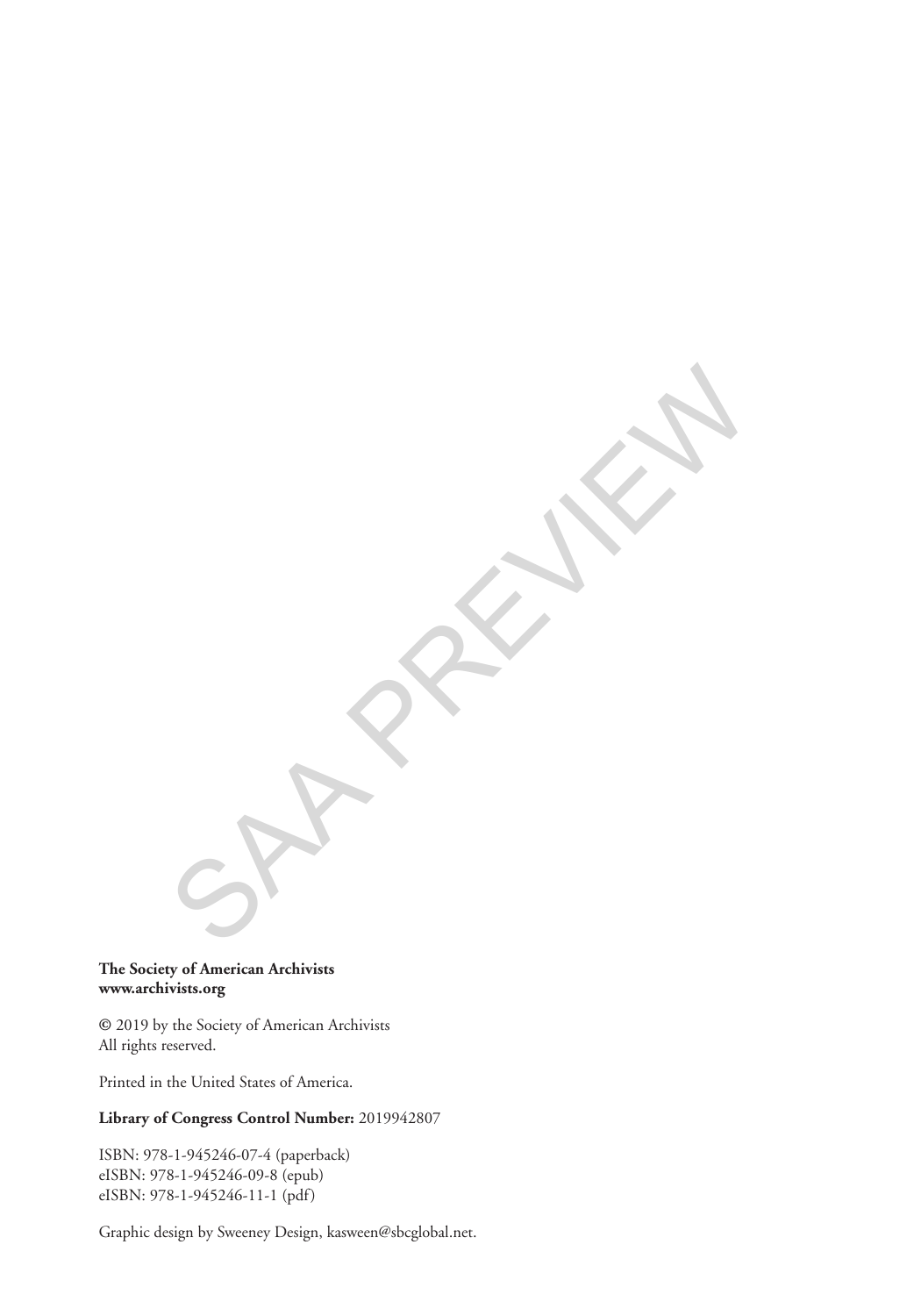## Table of Contents

**Contract** 



|                | Peter J. Wosh                                                               |
|----------------|-----------------------------------------------------------------------------|
| 1              | The Context and Significance of Arrangement and Description 1               |
|                |                                                                             |
|                | A Brief History of Archival Arrangement and Description 5                   |
|                |                                                                             |
| $\overline{2}$ |                                                                             |
|                |                                                                             |
|                | Respect des Fonds, Provenance, and the Archival Whole 17                    |
|                |                                                                             |
|                |                                                                             |
|                | A Caveat: When Hierarchy and Structure Are Absent 31                        |
|                |                                                                             |
| 3              |                                                                             |
|                |                                                                             |
|                |                                                                             |
|                | The Relationship of Description to Arrangement 39                           |
|                |                                                                             |
|                |                                                                             |
|                | Describing the Context as Well as the Content 58                            |
|                | Intellectual Order and Administrative Order: Two Views of One Collection 64 |
| 4              |                                                                             |
|                |                                                                             |
|                |                                                                             |
|                |                                                                             |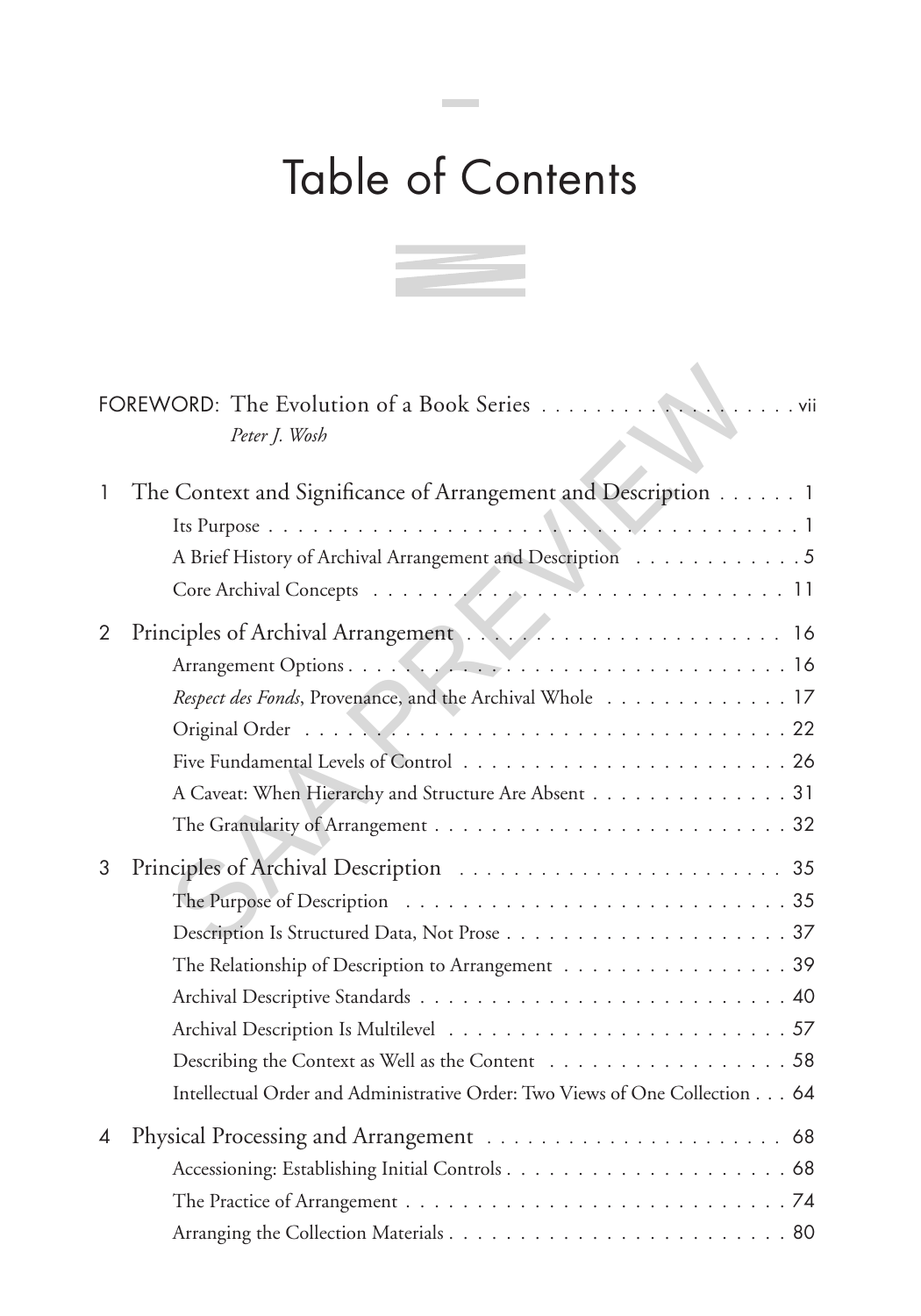| 5 |   |                                                                   |  |
|---|---|-------------------------------------------------------------------|--|
|   |   | Constructing Descriptions Using DACS Data Elements 94             |  |
|   |   |                                                                   |  |
|   |   | Input Solutions: Creating and Managing Descriptive Metadata 113   |  |
|   |   | Output Solutions: Publishing and Sharing Descriptive Metadata 122 |  |
| 6 |   | Arranging and Describing Nontextual Formats 129                   |  |
|   |   |                                                                   |  |
|   |   | Arrangement and Description in a Digital World 132                |  |
|   |   |                                                                   |  |
|   |   | Challenges to the Concept of Original Order 144                   |  |
|   |   | Revolutionizing Our Models of Description 146                     |  |
|   |   |                                                                   |  |
|   |   |                                                                   |  |
|   |   |                                                                   |  |
|   |   | <b>APPENDIXES</b>                                                 |  |
|   |   |                                                                   |  |
|   | A | Glossary of Arrangement and Description Terminology 159           |  |
|   | B | Examples of Institutional Processing Levels 163                   |  |
|   | C |                                                                   |  |
|   | D | Example of Full Finding Aid Encoded in EAD 176                    |  |
|   | E |                                                                   |  |
|   | F | Crosswalks between Descriptive Standards 187                      |  |
|   | G | Recommended Reading: Archival Arrangement and Description . 192   |  |
|   |   | ACKNOWLEDGMENTS205                                                |  |
|   |   |                                                                   |  |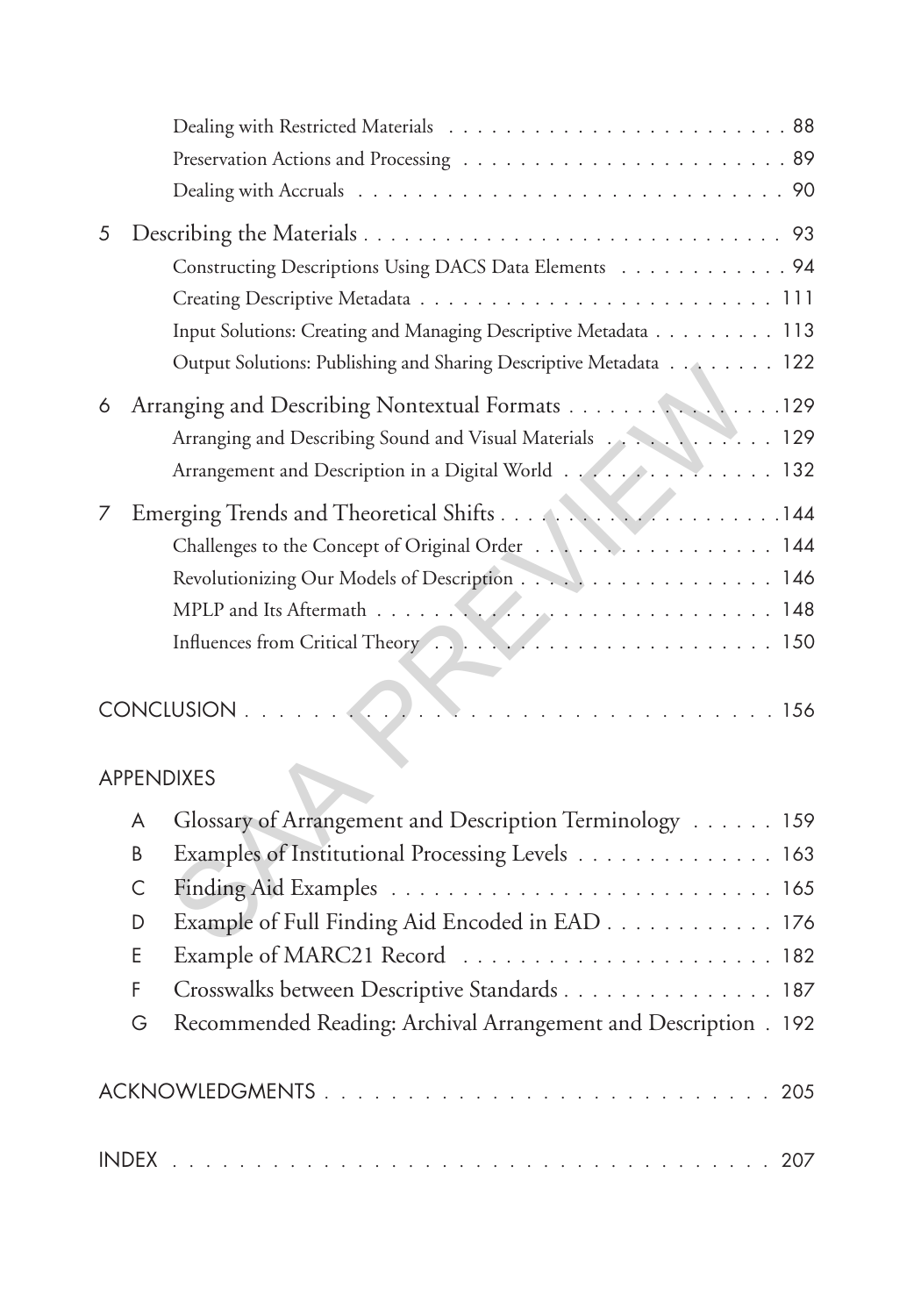## The Evolution of a Book Series

The Society of American Archivists (SAA) first conceived the notion of developing and publishing "manuals relating to major and basic archival functions" in the early 1970s. Charles Frederick Williams (popularly known as C. F. W.) Coker (1932–1983), a former US Marine Corps captain and North Carolina state archivist who recently had been appointed to head the Printed Documents Division of the National Archives and Records Services, edited the initial Basic Manual Series. The first five basic manuals, which appeared in 1977, illustrated the ways in which archivists defined and classified their core concepts at that historical moment: ety of American Archivists (SAA) first conceived the notion of developing and<br>uals relating to major and basic archival functions" in the early 1970s. Charles<br>(popularly known as C. F. W.) Coker (1932–1983), a former US Ma

- **•** *Archives & Manuscripts: Appraisal & Accessioning* by Maynard J. Brichford
- **•** *Archives & Manuscripts: Arrangement & Description* by David B. Gracy II
- **•** *Archives & Manuscripts: Reference & Access* by Sue E. Holbert
- **•** *Archives & Manuscripts: Security* by Timothy Walch
- **•** *Archives & Manuscripts: Surveys* by John Fleckner

The entire series accounted for only 163 pages of text, which included numerous illustrations, graphics, sample forms, charts, and bibliographic insertions. Each 8.5" by 11" softbound pamphlet contained three holes, punched down the left side, for easy insertion into a loose-leaf binder that might be handily referenced at an archivist's desk. Individual volumes sold for \$4, though SAA members received a \$1 discount.

Archivists operated within a far different cultural, legal, and professional framework during the early and middle years of the 1970s. In 1973, the same year that SAA began work on the Basic Manual Series, IBM introduced the Correcting Selectric II typewriter as its major technological breakthrough, thereby eliminating the need for such popular tools as rubber erasers, correction fluid, and cover-up tape. This revolutionary product seemed destined to alter the nature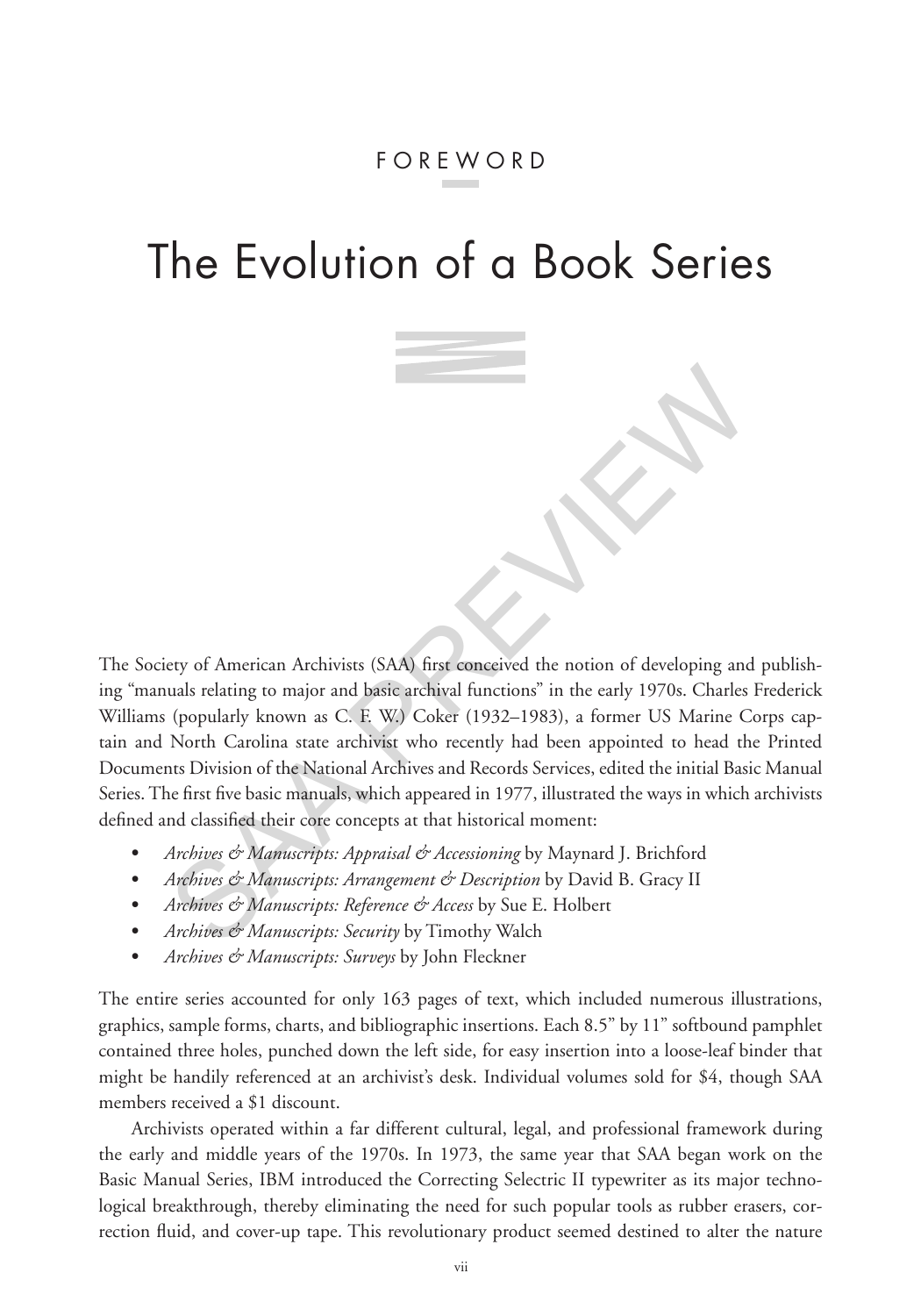of document creation forever. During this period, a few archivists had begun grappling with the challenges of something known as "machine-readable records," but a bibliographer who surveyed this puzzling development could still confidently conclude in a 1975 *American Archivist* article that "only a few archival establishments" appeared to be "developing programs for accessioning" such materials. Other momentous—and occasionally unsettling—changes appeared on the horizon. A new copyright law, which was enacted by Congress in 1976 and became effective on New Year's Day 1978, contained significant implications for how archivists would manage collections and serve researchers. Richard Nixon's resignation in 1974 prompted the promulgation of new legislation in 1978 that declared for the first time that presidential and vice presidential records are public documents. Professionally, the archival landscape seemed to be shifting as well. The Association of Canadian Archivists launched an exciting new journal, *Archivaria*, in winter 1975/1976, a development destined to deepen the discipline's intellectual discourse. Regional archival associations formed, became fruitful, and multiplied in the United States. In addition, a new era in archival education began as library schools and history departments inaugurated archives-based graduate programs in the late 1970s, ultimately resulting in a highly credentialed and formally trained corps of professional practitioners. Is. Protessionally, the archival and<br>scape seemand to be simiting as well. A Archivists launched an exciting new journal, *Archiveria*, in winter 1978/1976<br>destined to deepen the discipline's intellectual discourse. Region

Such transformations, and many others too numerous to mention here, convinced the Society of American Archivists that only an active publications program that regularly refreshed the existing literature could provide its membership with easy access to rapidly changing trends and best practices. SAA accordingly published the Basic Manual Series II—a second set of five volumes—in the early 1980s:

- **•** *Archives & Manuscripts: Exhibits* by Gail Farr Casterline
- **•** *Archives & Manuscripts: Automated Access* by H. Thomas Hickerson
- **•** *Archives & Manuscripts: Maps and Architectural Drawings* by Ralph E. Ehrenberg
- **•** *Archives & Manuscripts: Public Programs* by Ann E. Pederson and Gail Farr Casterline
- **•** *Archives & Manuscripts: Reprography* by Carolyn Hoover Sung

Over the years, SAA published scores of other titles, each illustrating the rich diversity of archival work: administration of photo collections, conservation, machine-readable records, law, management, a basic glossary, collections of readings on archival theory and practice, and books specific to archives in a variety of institutional settings (i.e., colleges and universities, businesses and corporations, religious and scientific institutions, museums, government agencies, historical societies, etc.). Even with the proliferation of publications, the bedrock of archival practice rested on the core knowledge represented in the basic manuals, which were reconceptualized and rechristened between 1990 and 1993 as the Archival Fundamentals Series:

- **•** *Understanding Archives and Manuscripts* by James O'Toole
- **•** *Arranging and Describing Archives and Manuscripts* by Fredric M. Miller
- **•** *Managing Archival and Manuscript Repositories* by Thomas Wilsted and William Nolte
- **•** *Selecting and Appraising Archives and Manuscripts* by F. Gerald Ham
- **•** *Preserving Archives and Manuscripts* by Mary Lynn Ritzenthaler
- **•** *Providing Reference Services for Archives and Manuscripts* by Mary Jo Pugh
- **•** *The Glossary of Archivists, Manuscript Curators, and Records Managers* by Lynn Lady Bellardo and Lewis Bellardo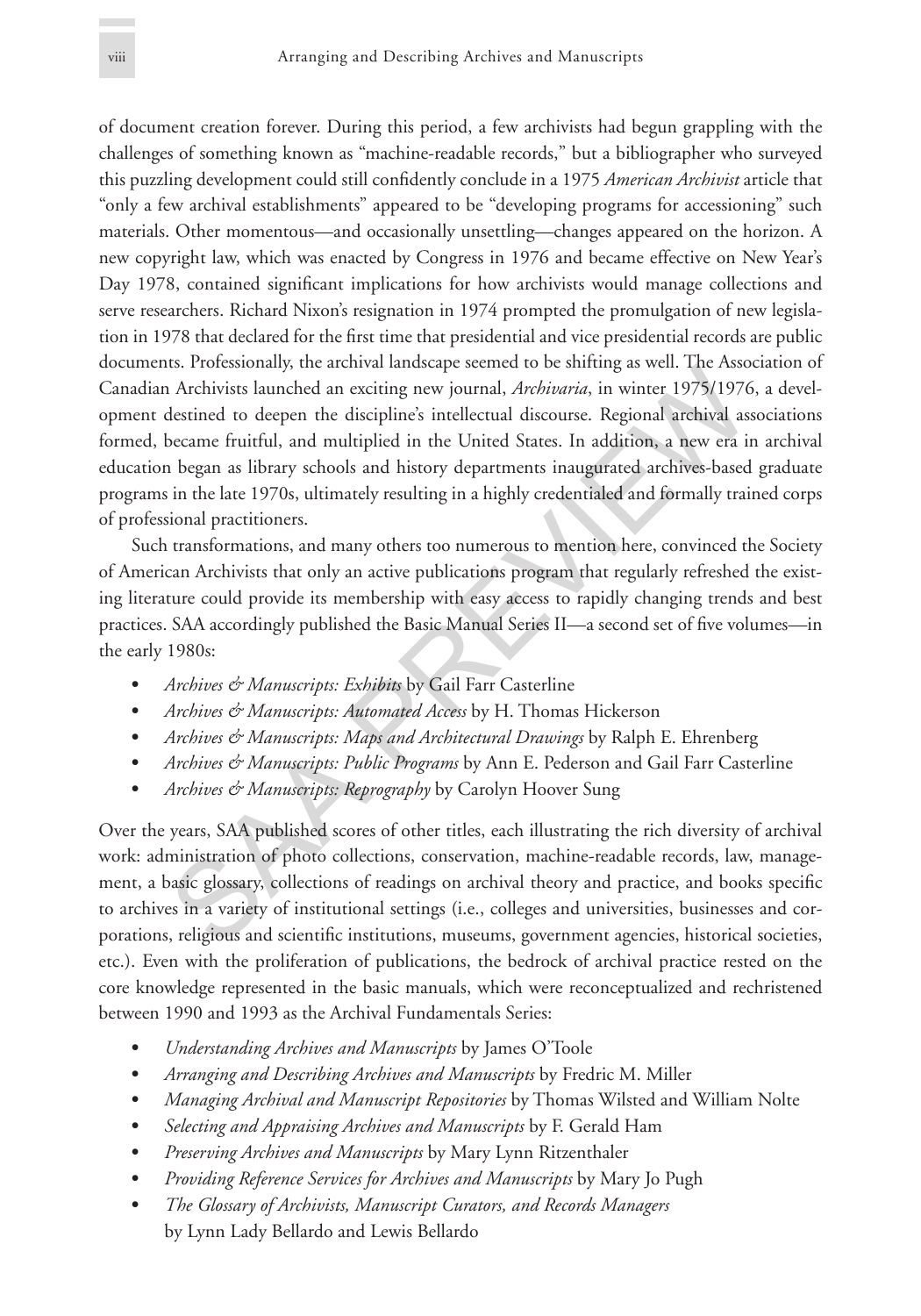A second iteration of the seven books in this revamped series appeared roughly fifteen years later as the Archival Fundamentals Series II:

- **•** *Understanding Archives and Manuscripts* by James O'Toole and Richard J. Cox
- **•** *Arranging and Describing Archives and Manuscripts* by Kathleen D. Roe
- **•** *Managing Archival and Manuscript Repositories* by Michael Kurtz
- **•** *Selecting and Appraising Archives and Manuscripts* by Frank Boles
- **•** *Preserving Archives and Manuscripts* by Mary Lynn Ritzenthaler
- **•** *Providing Reference Services for Archives and Manuscripts* by Mary Jo Pugh
- **•** *A Glossary of Archival and Records Terminology* by Richard Pearce-Moses

Mary Jo Pugh and Richard J. Cox edited these multivolume compilations, which almost instantaneously became required texts in archival education courses and necessary additions to archivists' bookshelves. The Archival Fundamentals Series I and II differed in scope and scale from the initial Basic Manual Series. For example, John Fleckner's comprehensive treatment of surveys did not appear in need of revision and dropped out of the series. Security became incorporated into a broader manual on preservation. SAA commissioned an introductory overview of the field, added a new book that focused on managerial issues, and developed a glossary with the goal of defining and historicizing key archival concepts. Beginning in the 1970s, both Archival Fundamentals Series I and II incorporated and delineated the evolving descriptive standards that defined professional practice, dissected the contentious debates surrounding appraisal and deaccessioning that enlivened archival discourse in the 1980s, and reflected the growing emphases on an expanding user base and more complex reference services that revolutionized reading rooms and repositories in the late twentieth century. Pugh and Richard J. Cox edited these multivolume compilations, which almost<br>occame required texts in archival education courses and necessary additions to *s*<br>wes. The Archival Fundamentals Series I and II differed in scop

This third edition—Archival Fundamentals Series III—contains important continuities and significant departures from its predecessors:

- **•** A new book, *Advocacy and Awareness for Archivists* by Kathleen D. Roe, reflects an increased understanding that these functions undergird all aspects of archival work.
- **•** The management volume, *Leading and Managing Archives and Manuscripts Programs* edited by Peter Gottlieb and David W. Carmicheal, has been reconfigured to focus especially on leadership and to provide readers with opportunities to explore their individual managerial styles.
- **•** *Advancing Preservation for Archives and Manuscripts* by Elizabeth Joffrion and Michèle V. Cloonan addresses digital challenges and focuses on such current issues as risk management, ethical considerations, and sustainability.
- **•** *Arranging and Describing Archives and Manuscripts* by Dennis Meissner, *Reference and Access for Archives and Manuscripts* by Cheryl Oestreicher, and *Selecting and Appraising Archives and Manuscripts* by Michelle Light and Margery Sly may appear familiar topics to readers of the previous two series, but each book illustrates the innovations in thought and practice that have transformed these archival functions over the past fifteen years.
- **•** A general overview volume which I am preparing, *Introducing Archives and Manuscripts*, provides a broad introduction to the historical, philosophical, and theoretical foundations of the profession.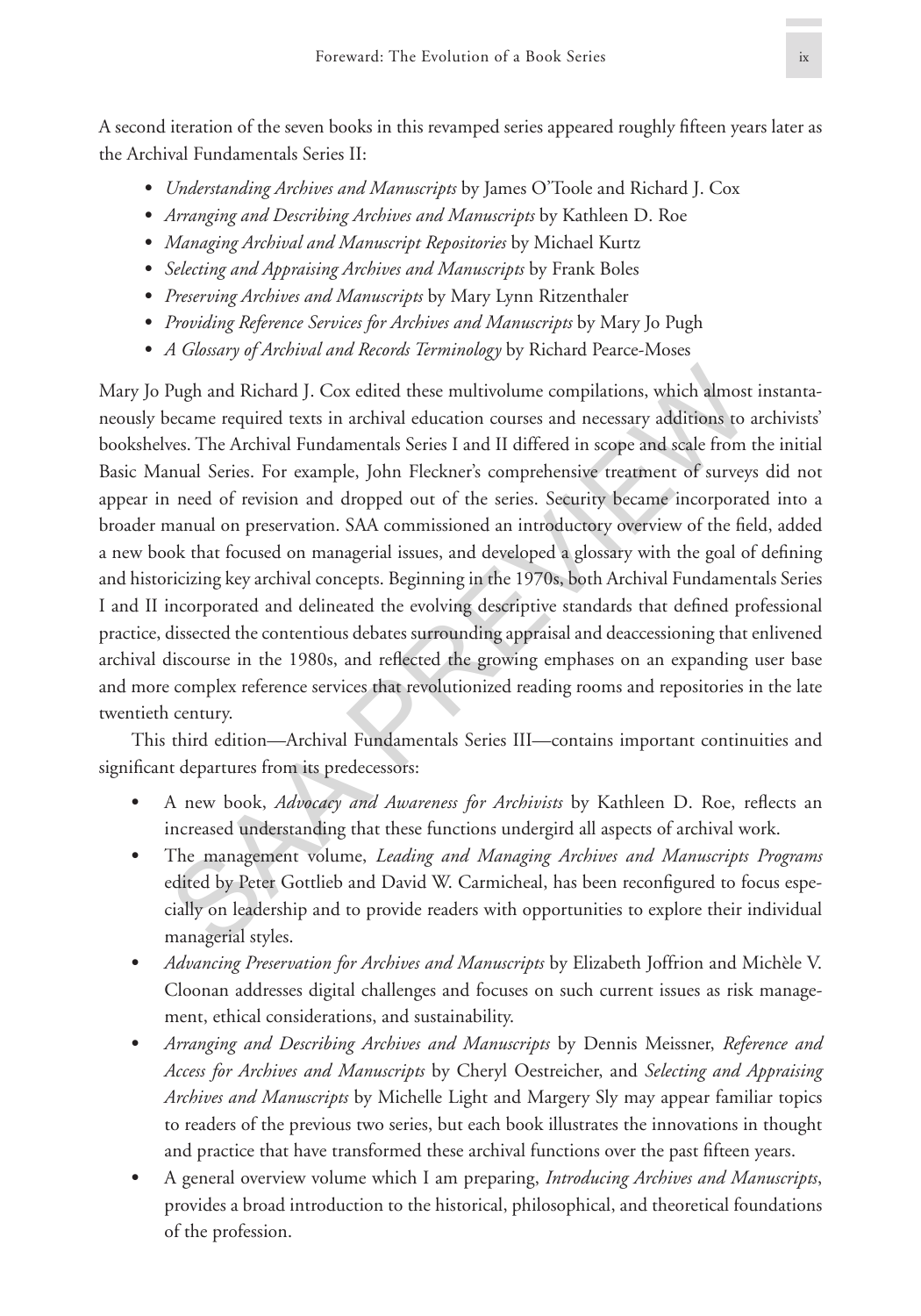One contribution that constituted a cornerstone of the previous series has been reformatted to maximize its currency and usability. Although not part of the Archival Fundamentals Series III, the *Dictionary of Archives Terminology* (dictionary.archivists.org) will replace *A Glossary of Archival and Records Terminology* and will be maintained and updated as a digital resource by SAA's Dictionary Working Group.

We hope that undergraduate and graduate students, new professionals, seasoned archival veterans, and others in the information science and public history fields will find the seven volumes in the Archival Fundamentals Series III helpful, provocative, and essential to both their intellectual life and their daily work. As Richard J. Cox observed in his preface to an earlier edition of the series, the time has long passed "when individuals entering the archival profession could read a few texts, peruse some journals, attend a workshop and institute or two, and walk away with a sense that they grasped the field's knowledge and discipline." This series provides an entry point and a synthetic distillation of a much broader literature that spans an impressive array of academic disciplines. We encourage you, of course, to do a deeper dive into each of the individual topics covered here. But we also remain confident that this series, like its predecessors, provides an honest and accurate snapshot of archival best practices at the end of the second decade of the twenty-first century.

The authors, of course, deserve full credit for their individual contributions. The Archival Fundamentals Series III itself, though, constitutes a collaborative enterprise that benefited from the work of SAA Publications Board members, editors, and interns throughout the past decade. These individuals helped to define the series parameters, reviewed proposals and manuscripts, and shepherded various projects to conclusion. Special shout-outs (in alphabetical order) are owed to: Bethany Anderson, Jessica Ballard, Roland Baumann, Cara Bertram, Mary Caldera, Amy Cooper Cary, Jessica Chapel, Paul Conway, J. Gordon Daines, Todd Daniels-Howell, Sarah Demb, Jody DeRidder, Keara Duggan, Margaret Fraser, Thomas J. Frusciano, Krista Gray, Gregory Hunter, Geoffrey Huth, Petrina Jackson, Joan Krizack, Christopher Lee, Donna McCrea, Jennifer Davis McDaid, Kathryn Michaelis, Nicole Milano, Lisa Mix, Tawny Nelb, Kevin Proffitt, Christopher Prom, Mary Jo Pugh, Aaron Purcell, Colleen Rademaker, Caryn Radick, Dennis Riley, Michael Shallcross, Mark Shelstad, Jennifer Thomas, Ciaran Trace, Anna Trammell, Joseph Turrini, Tywanna Whorley, and Deborah Wythe. Nancy Beaumont has been an inspirational executive director for SAA, as well as a brilliant editor in her own right. Abigail Christian, SAA's editorial and production coordinator, has skillfully shepherded design and layout. Teresa Brinati, keenly insightful and good-humored as always, remains the epitome of competent leadership and has transformed the SAA publications program into a model for professional associations. It has been a privilege and great fun to work with everyone on this project. me journals, attend a workshop and institute or two, and walk away with a sense<br>he field's knowledge and discipline." This series provides an entry point and a<br>n of a much broader literature that spans an impressive array

> PETER J. WOSH Editor, Archival Fundamentals Series III Society of American Archivists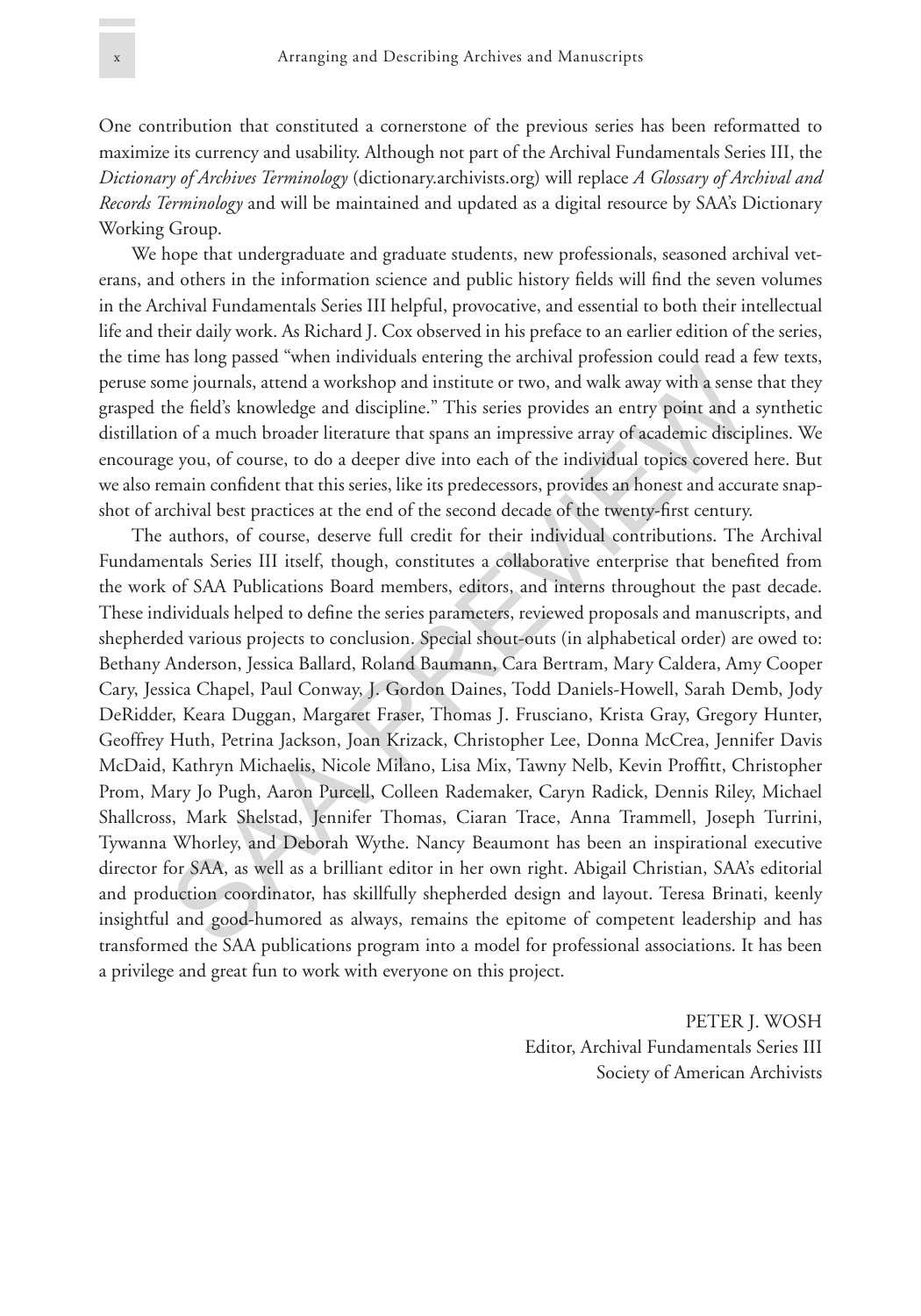## The Context and Significance of Arrangement and Description

1

### Its Purpose

#### A summary overview

This book is intended to be a very practical manual. My goal is to explain the principles and mechanics of the work that archivists commonly refer to as arrangement and description—also referred to as processing—so that students and nonarchivists can understand and appreciate this fundamental and ubiquitous work, and so that novice practitioners (and rusty professionals) have a practical guide at hand for actually performing the work. Basic concepts, functions, and history foundational to archives will be introduced briefly when they are particularly important for understanding the function of arrangement and description. Beyond that, I will happily refer the reader to more authoritative sources for that information. The Same State of the work that archivists commonly refer to as a rangement and descript the work that archivists commonly refer to as a rangement and descript of as processing so that students and nonarchivists can unders

Let's begin with some basic definitions to establish the scope and focus of this manual. What do we mean by the terms *arrangement*, *description*, and *processing* when we apply them to the work performed by archivists? This manual will hew to the standard definitions penned by Richard Pearce-Moses in his authoritative glossary.<sup>1</sup> Leaning on many archival thinkers before him, he characterizes *arrangement* as

> 1. The process of organizing materials with respect to their provenance and original order, to protect their context and to achieve physical or intellectual control over the materials. - 2. The organization and sequence of items within a collection.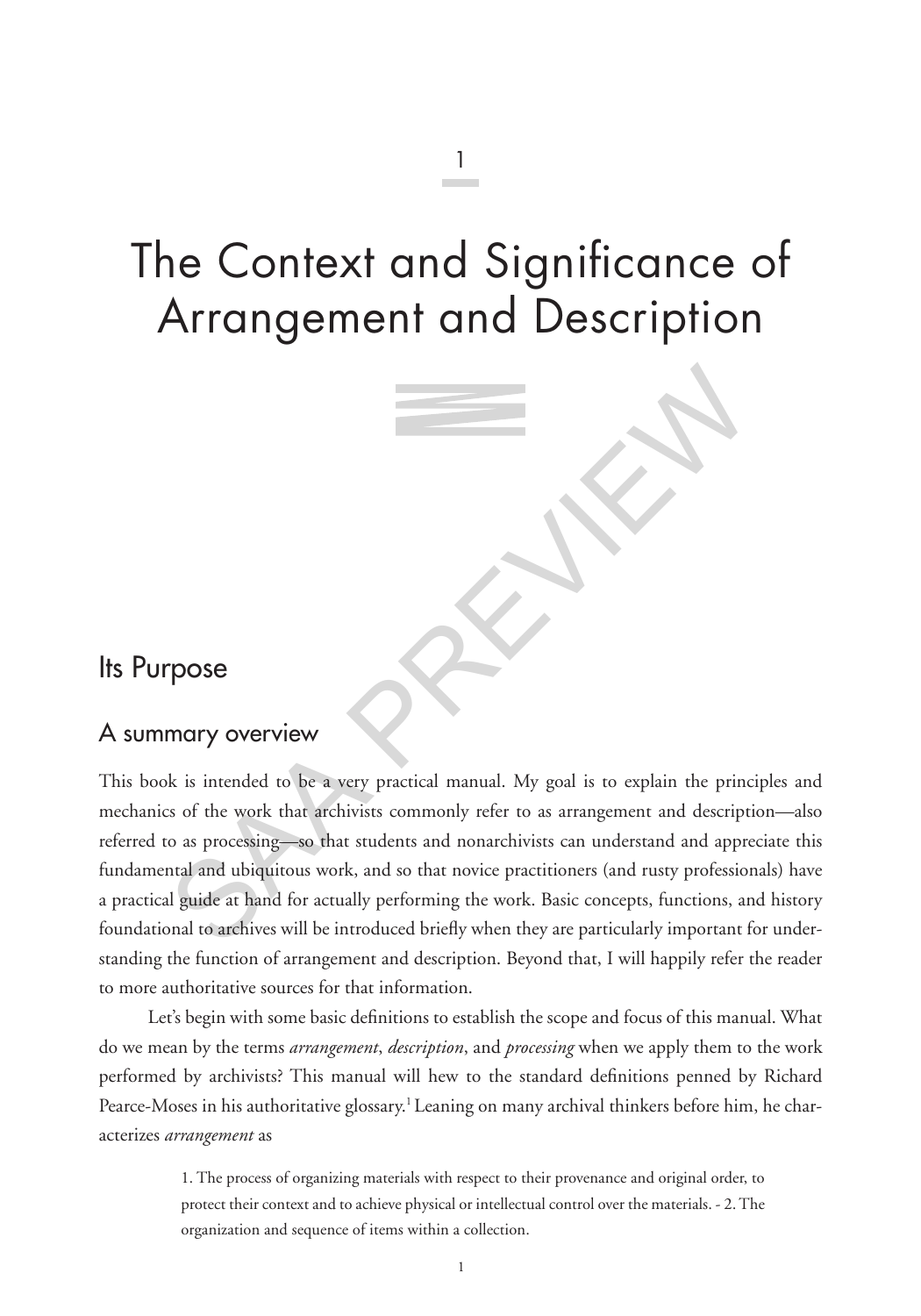In this manual, I will treat the complex function of arrangement as the entire set of activities some intellectual and some physical—that focus on organizing, structuring, and sequencing the contents of a collection so that the context and circumstances of their creation and management, as well as their intellectual content, are preserved and demonstrated as clearly and fully as reasonably possible.

The *Glossary* defines the function of *archival description* in this way:

1. The process of analyzing, organizing, and recording details about the formal elements of a record or collection of records, such as creator, title, dates, extent, and contents, to facilitate the work's identification, management, and understanding. - 2. The product of such a process.

I will stay close to the spirit of this definition, dealing with description as both an intellectual representation for the user of the collection's arrangement, as well as a guide for discovering, identifying, and gaining access to relevant materials in the collection.

Finally, the *Glossary* economically defines *processing* as

1. The arrangement, description, and housing of archival materials for storage and use by patrons.

Again, I will stick closely to this usage of the term, emphasizing that, although *arrangement and description* and *processing* are frequently used interchangeably, the term "processing" also pulls in important related activities, such as conservation treatment actions, and housing and storage of collection materials. This manual will always try to maintain that distinction between the two concepts.

Let me also preface what follows by acknowledging a few prejudices that cannot help but influence everything I have to say in this manual. The first of these is my belief that arrangement and description—and especially arrangement—lie at the very heart of the archival endeavor. While all archival functions are crucial and interdependent, it has always seemed to me that the upstream functions like acquisition and those downstream such as reference are enabled and realized through the arrangement and description work that occurs in the middle. In the acts of arranging and describing an archival collection, we archivists perform the most significant value-adding work. places.<br>
The spirit of this definition, dealing with description as both an intellect<br>
for the user of the collection's arrangement, as well as a guide for discovering, id<br>
mally, the *Glossary* economically defines *proce* 

Second, I do believe that in their relationship to each other, arrangement is the hand and description the glove. The most important intellectual work takes place when we arrange materials in the way that optimizes their accessibility to the people who will use them. Description, although it requires technical ability and good judgment, is nevertheless a *reflection* of arrangement and not a thing in and of itself.

Finally, I believe quite strongly that archival units and manuscript collections are more alike than not. So, although most of the principles of our profession derive from the nature of archives, they apply well, or at least can be easily adapted to, the arrangement and description of manuscript collections. For that reason, I will rarely if ever distinguish between the two in any of the advice in this manual. In the same vein, digital archives do not differ intellectually from nondigital archives. The technologies associated with preserving, managing, and affording access to electronic records disrupt many of our traditional approaches to arrangement and description—sometimes constraining us, but more often creating tremendous new opportunities. Nevertheless, this manual is intended to apply equally to digital records.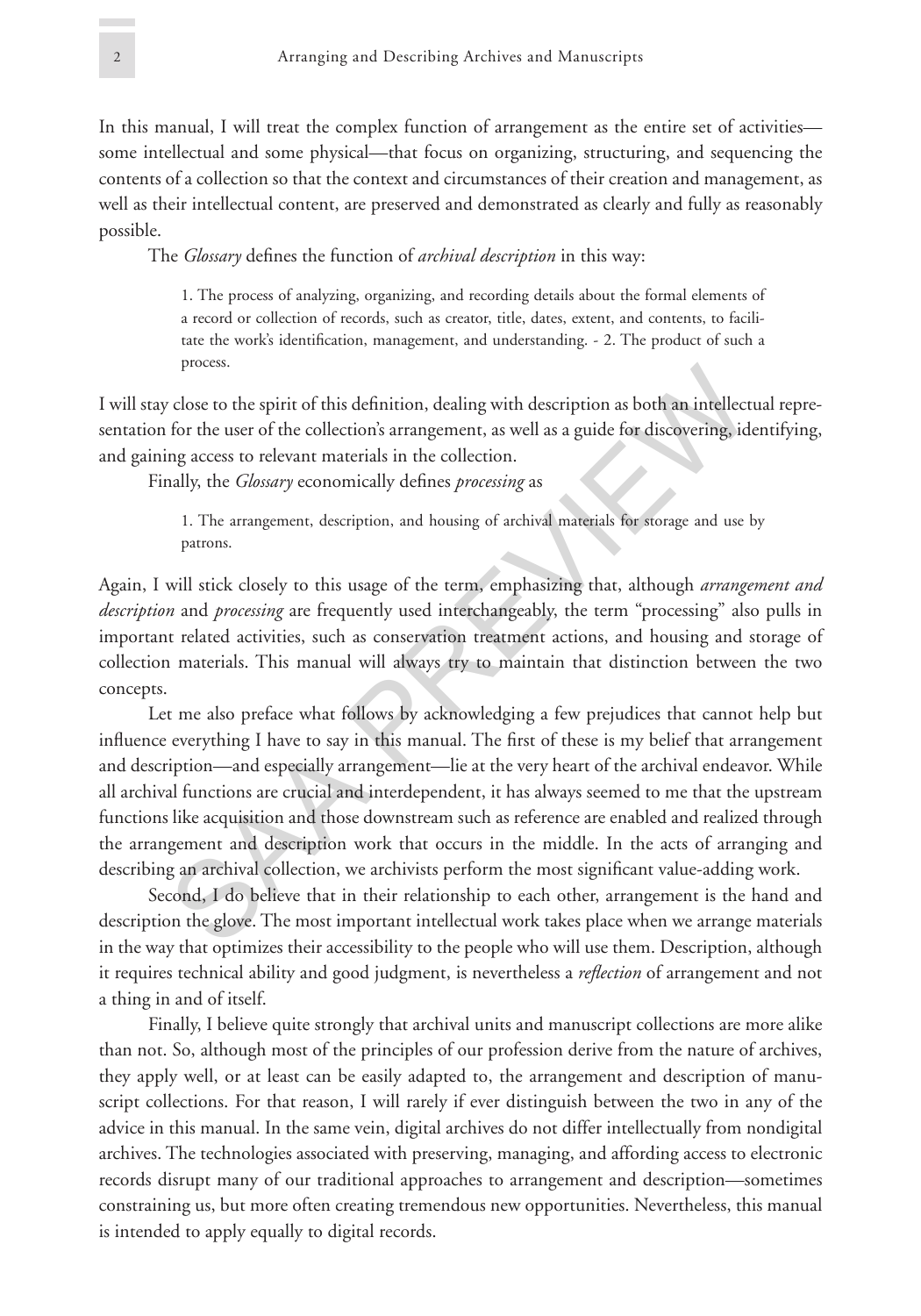Having divulged a few prejudices, I would also like to put forward some basic assumptions that underlie my own views about arrangement and description:

- **•** *Serving users is the paramount objective.* Processing is a resource-intensive activity that can only be justified as a user-service function. We therefore need to evaluate our approaches and methods based on their efficacy in serving the requirements of users. Work on collections that does not ultimately benefit our users should be questioned.
- **•** *Users may be machines.* The descriptive metadata that we share online may be discovered and reused by computer systems on its way to reaching expanded audiences of human users. We therefore need to utilize information standards and technologies in our descriptions that make it as simple as possible for machines to process our descriptive metadata.
- **•** *Description is data.* We have a long history of producing our finding aids as prose documents. But such documents are inflexible and difficult to repurpose, and are hard for networked information systems to understand, parse, and share. Archival description is at heart structured metadata, and we should always apply our standards and technologies as vigorously as possible in capturing, managing, and sharing descriptions.
- **•** *Arrangement is an intellectual exercise.* It is more important to establish and express the intellectual structure inherent in a collection—via our descriptions—than to sequence the physical materials themselves. If we can effectively guide the user from the intellectual arrangement, expressed in a finding aid, to the appropriate collection materials, we can often relax our fixation on physical ordering, especially at very granular levels.
- **•** *Economy of effort is beneficial.* We are frequently tempted to expend unnecessary time and effort in arranging and describing materials. Many collection components do not require intensive physical or intellectual work to make them usable. Reducing our efforts, whenever appropriate, allows us to accumulate resources to get more work done. We should target our efforts at achieving the most beneficial outcomes.
- **•** *Archival principles are tools.* Long-honored concepts like provenance, original order, and records hierarchies should be treated as useful tools to guide our work, rather than as sacred verities. Processing is very often an exercise in creative problem solving; we should be sensitive to optimal user outcomes, rather than slavishly adhering to absolutes. Digital archives, especially, will test many long-standing assumptions. our descriptions that make it as simple as possible for machines to process ou<br>tive metadata.<br>We have a long history of producing our finding aids as pr<br>ments. But such documents are inflexible and difficult to reputpose,

One other thing to note is that this manual may offer less specific and granular treatment of finding aid creation than did its predecessors. Years back, it may have been easier to identify the form that a finding aid should take (a catalog record, a multilevel narrative finding aid), and then to walk through its parts and pieces, advising how to create the information that belongs in each section. But things have grown more complicated over the past ten years or so. The information we are recording is no longer sequentially organized prose, but rather metadata structured and parsed. The functions of data capture (composing, writing) and data transformation (finding aids as products) have been effectively separated. And the varieties of metadata-capture mechanisms, transformation processes, and output artifacts have expanded greatly. Therefore, it makes more sense for this manual to focus on the standards that explain how to form and capture descriptive metadata, and on the platforms and technologies we might use to capture, transform, and publish our descriptions.